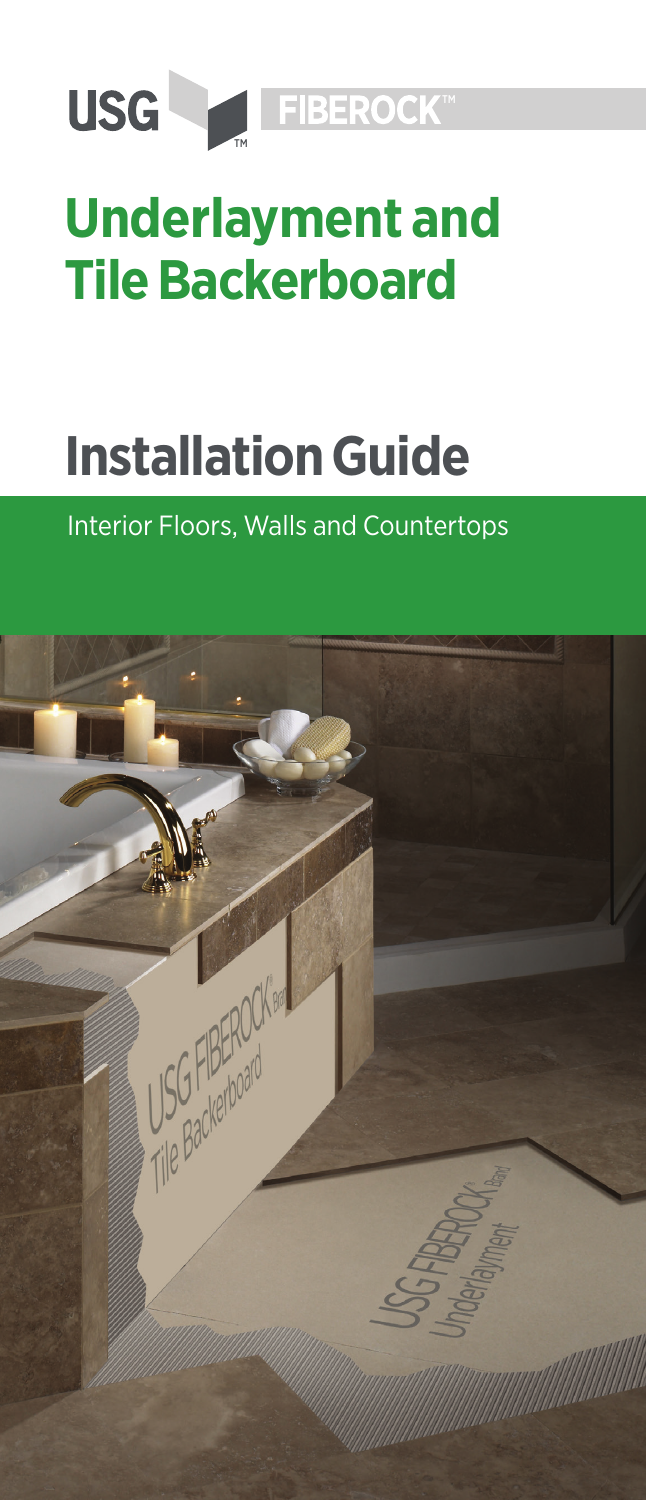#### **USG Fiberock® Brand Underlayment and Tile Backerboard**

**USG Fiberock**®  **Brand underlayment and tile backerboard are all purpose substrates engineered to meet floor underlayment and wall tile-backing needs throughout a home. Under resilient flooring, USG Fiberock underlayment provides a hard surface that's smooth and flat with no bumps or ridges to show through or affect finished floor covering. Behind and under tile or natural stone, USG Fiberock tile backerboard provides the resistance to water and mold that is required in bathrooms, kitchens and entryways. With USG Fiberock panels, you can rely on a single family of products to back all types of tile and resilient flooring in the home.**

#### **Integral Water Resistance**

This remarkable family of products is completely different from other substrates. Manufactured with a unique, proprietary technology, USG Fiberock panels feature a durable, water-resistant composition that eliminates the swelling and warping often experienced with fiber cement, plywood, oriented strand board (OSB), lauan and other wood-based underlayments.

#### **Easy to Install**

USG Fiberock panels score easily and snap with minimal effort. In fact, the International Certified Floorcovering Installer Association awarded USG Fiberock underlayment the "Installer Friendly Seal."

#### **Proven Performance**

USG Fiberock panels are warranted for 20 years. They have been tested by the Tile Council of North America (TCNA), using the Robinson Floor Method, and are approved for residential and light commercial use (as defined by TCNA).

#### **Environmentally Friendly**

USG Fiberock panels are made from 95 percent recycled material. In recognition of the environmentally sound alternative these panels provide, United States Gypsum Company earned the Green Cross certificate from Scientific Certification Systems, a leading testing company that evaluates environmental claims.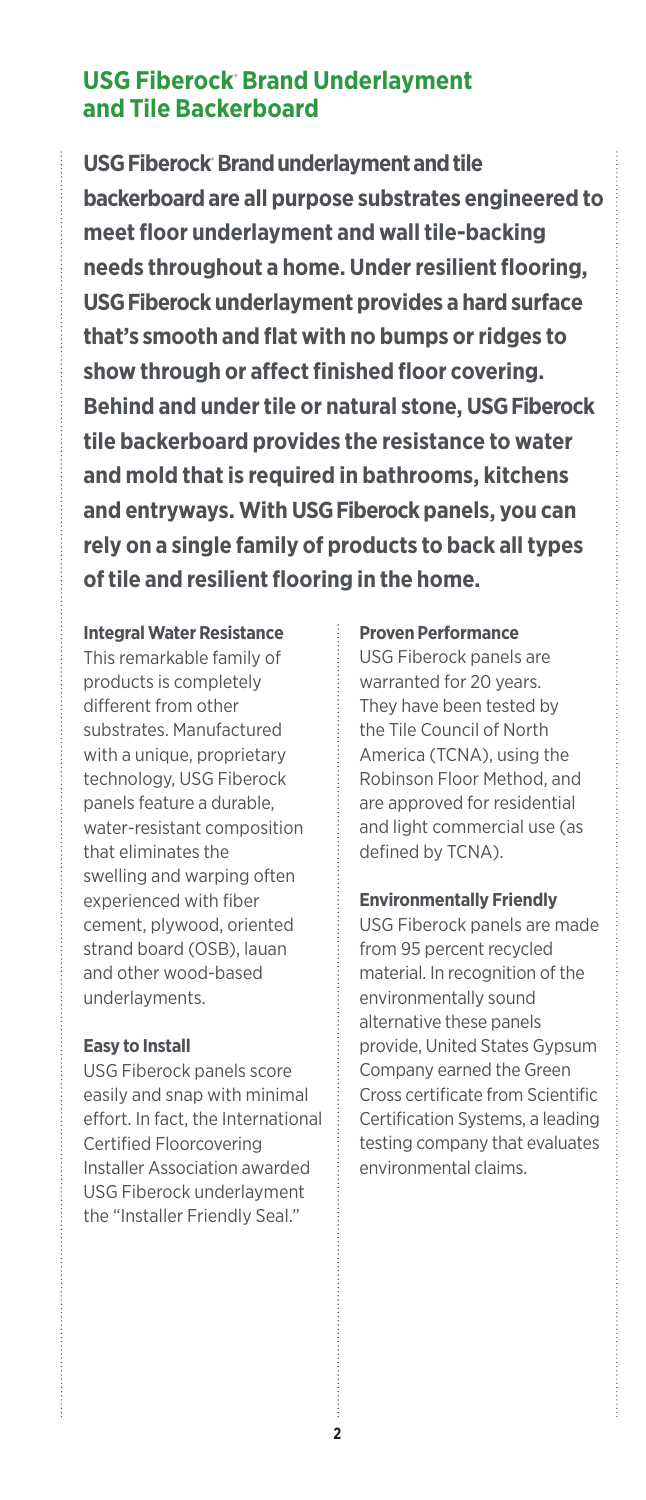#### **Introduction**

Installing USG Fiberock panels is quick and easy. Just follow the simple installation steps in this booklet to create a perfect base for tile or floor coverings.

NOTE: Do not use USG Fiberock panels over concrete subfloors or over cushionbacked vinyl.

#### **Tools**

Common tools like those shown below are typically all that are needed to install USG Fiberock panels, though additional, specialized tools may be required with some finish materials, such as tile and natural stone.



#### **Materials USG Fiberock Panels**

| <b>Size</b><br>(thick x width x length) | Units (pcs.) |
|-----------------------------------------|--------------|
| $1/4$ " x 4' x 4'                       | 60           |
| $1/4'' \times 3' \times 5'$             | 60           |
| $3/8$ " x 4' x 4'                       | 60           |
| $3/8$ " x 4' x 8'                       | 40           |
| $3/8$ " x 3' x 5'                       | 60           |
| $1/2$ " $\times$ 3' $\times$ 5'         | 50           |
| $1/2$ " x 4' x 8'                       | 30           |
| $5/8'' \times 3' \times 5'$             | 40           |
| $5/8$ " x 4' x 8'                       | 24           |

#### – **Sizes and Packaging** – **Joint Reinforcement**

Behind ceramic tile, use USG Durock™ Brand tile backer tape and latexbased Type I mastic or latex-modified thin-set mortar. For sections that will be painted, use paper tape and setting-type joint compound.

– **Fasteners**

**Wall Application:** For steel stud applications (20 ga. or equivalent), use 1-1/4" or 1-5/8" USG Durock™ screws for steel framing (or equivalent). For wood stud applications, use 1/4", 1-5/8" or 2-1/4" USG Durock screws for wood framing (or equivalent) or 1-1/2" hot-dipped galvanized ring shank roofing nails.

**Floor Application:** Use 1-1/4" USG Durock" tile backer screws for wood framing (or equivalent) or 1-1/2" hot-dipped galvanized ring shank roofing nails. For resilient flooring, use minimum 1/4" crown chisel point staples, hot-dipped galvanized ring shank nails or corrosionresistant screws.

 Fastener length should be approximately equal to combined thickness of underlayment and subfloor. Fasteners should not penetrate through subfloor.

– **Floor and Wall Framing Floor Tile Applications:** 

Maximum joist spacing 24" o.c. The subfloor system should be designed with a minimum deflection limit of L/360 for the span. Some finish materials may require a more rigid subassembly (such as large format tile and natural stone products L/720). In these cases, follow the manufacturer's minimum requirements. The subfloor should be APA Span-Rated Plywood or OSB with an Exposure 1 classification or better with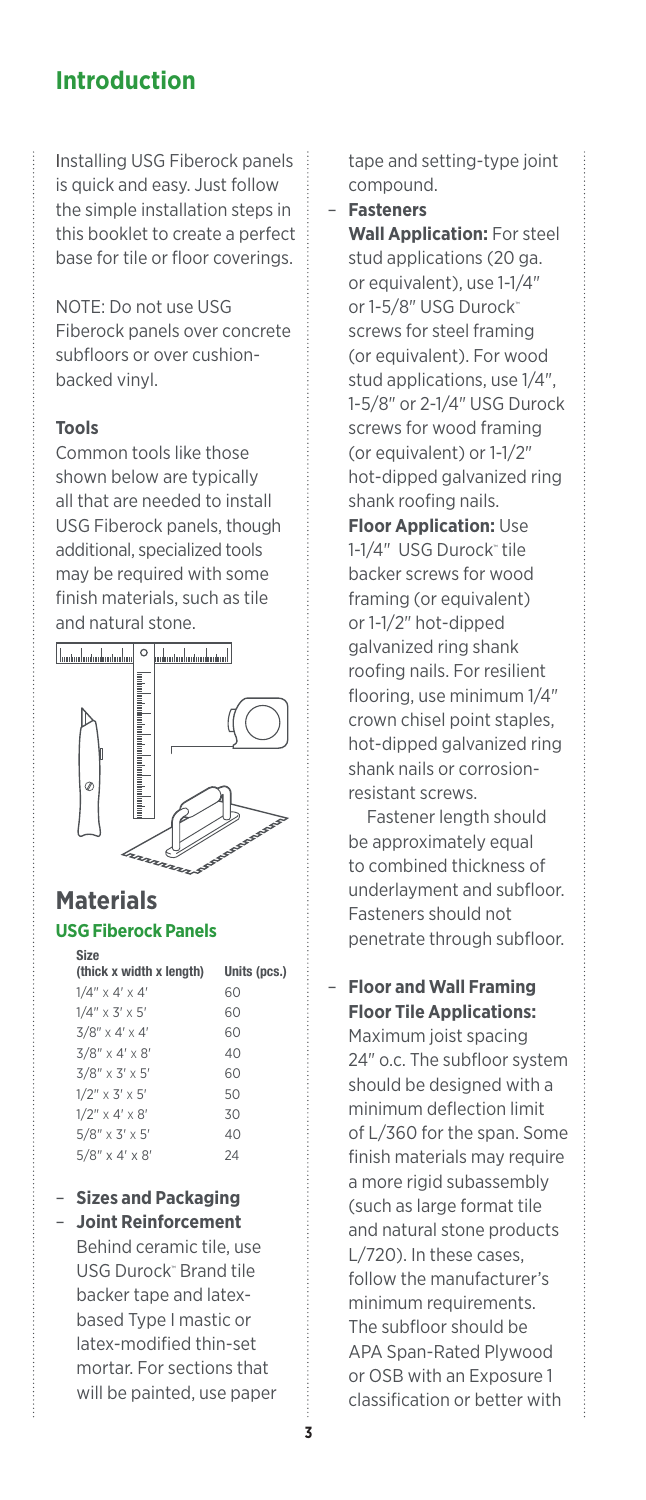# **Handling**

tongue and groove or back blocked at the unsupported edges.

#### **Wall Applications:**

Maximum stud spacing: 16" o.c. for tile installation. 24" o.c. for non-tile installations. Framing shall be designed (based on stud properties alone) not to exceed L/360 deflection for tile, L/240 for surfaces that will be painted. Maximum fastener spacing: 8" o.c. for wood and steel framing; 6" o.c. for ceiling applications.

#### – **Patching Compound**

Use a high-quality patching compound such as USG Durock™ Fast Finish Floor Patch or equivalent approved by the resilientflooring manufacturer.

#### – **Adhesive/Mortar**

Meeting ANSI A136.1: Type I ceramic tile adhesive. Meeting ANSI A118.1: dry-set mortar. Meeting ANSI A118.4: latex portland cement mortar.

- **Grout** meeting ANSI A118.7.
- **Ceramic tile** meeting ANSI A137.

– **Waterproof Membrane** If waterproofing is desired, use USG Durock™ tile membrane installed with USG Durock<sup>™</sup> tile membrane adhesive. See USG literature piece CB492 for USG Durock™ tile membrane product information.

- Protect panels from the elements with adequate covering during delivery and storage.
- Store panels flat on an even, dry surface. Allow panels to acclimate to temperature and humidity at job site prior to installation.
- Handle panels in an upright position to prevent breakage.

#### **Incorrect**



**Correct**



#### **Incorrect**

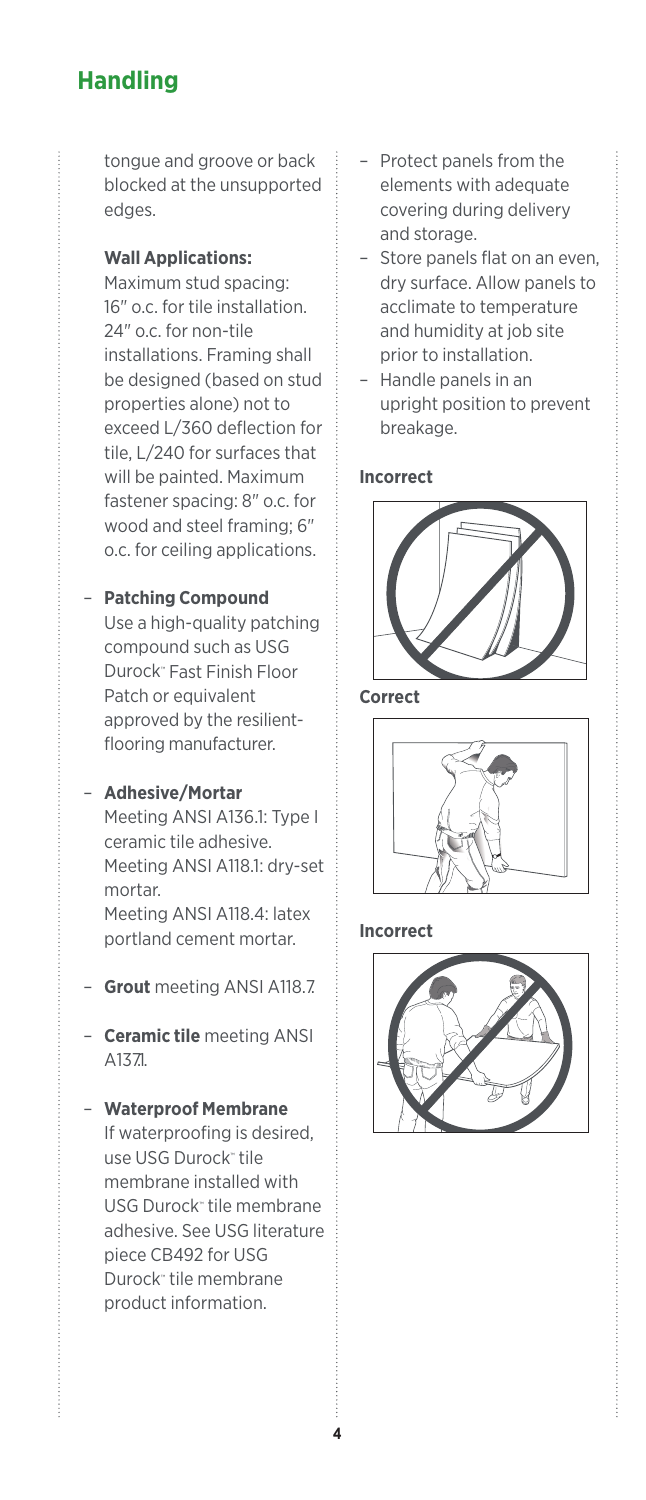# **Preparation**

#### **Crawl-Space Requirements**

Crawl-space requirements may vary based on geographic location. Consult local building codes for more specific information regarding vapor barriers and their uses.

#### **Subfloor Requirements**

The subfloor system should be designed for a deflection limit of L/360 for the span. The subfloor should be APA Span-Rated Plywood or OSB with an Exposure 1 classification or better with tongue and groove or back-blocked at the unsupported edges.

#### **Resilient Flooring**

| Joist<br><b>Spacing</b>    | Minimum<br><b>Subfloor</b><br><b>Thickness</b> |
|----------------------------|------------------------------------------------|
| 16". 19.2"<br>and 24" o.c. | 23/32"                                         |

#### **Ceramic Tile**

| Joist<br>Spacing | Minimum<br><b>Subfloor</b><br><b>Thickness</b> |
|------------------|------------------------------------------------|
| 16" o.c.         | 19/32"                                         |
| 19.2" o.c.       | 23/32"                                         |
| 24" o.c.         | 23/32"                                         |

#### **Wood Subfloor**



Clean subfloor and leave free of dust, dirt and debris. Ensure that subfloor is completely dry (no more than 12% moisture in subfloor prior to install). Verify that fasteners are flush with, or slightly below, subfloor surface.

Ensure that subfloor and structure are within tolerances specified by floor covering manufacturer. Inspect subfloor for even, flat surface before installing underlayment. Uneven end edge joints and variations in subfloor panel thickness may telegraph through underlayment in vinyl applications. Sand uneven joints, if necessary.

Ensure that subfloor is flat between framing elements. If subfloor panels appear to buckle, correct by adding blocking or cleats under floor. Fasten cleats to subfloor to flatten panels. Repair voids, large gaps and penetrations through subfloor using a manufacturer-approved floor leveler prior to installing USG Fiberock underlayment.

#### **Over Existing Vinyl Floor**

CAUTION: Do not install USG Fiberock underlayment over heavily cushioned, thick foambacked floor coverings.

- Ensure that existing floor is level and meets appropriate design requirements.
- Repair any missing or broken vinyl tiles, curling seams, severe gouges, or protrusions by filling with floor leveler.

If floor will be finished with ceramic tile, make sure that the existing vinyl covering is fully adhered and bonded to the floor.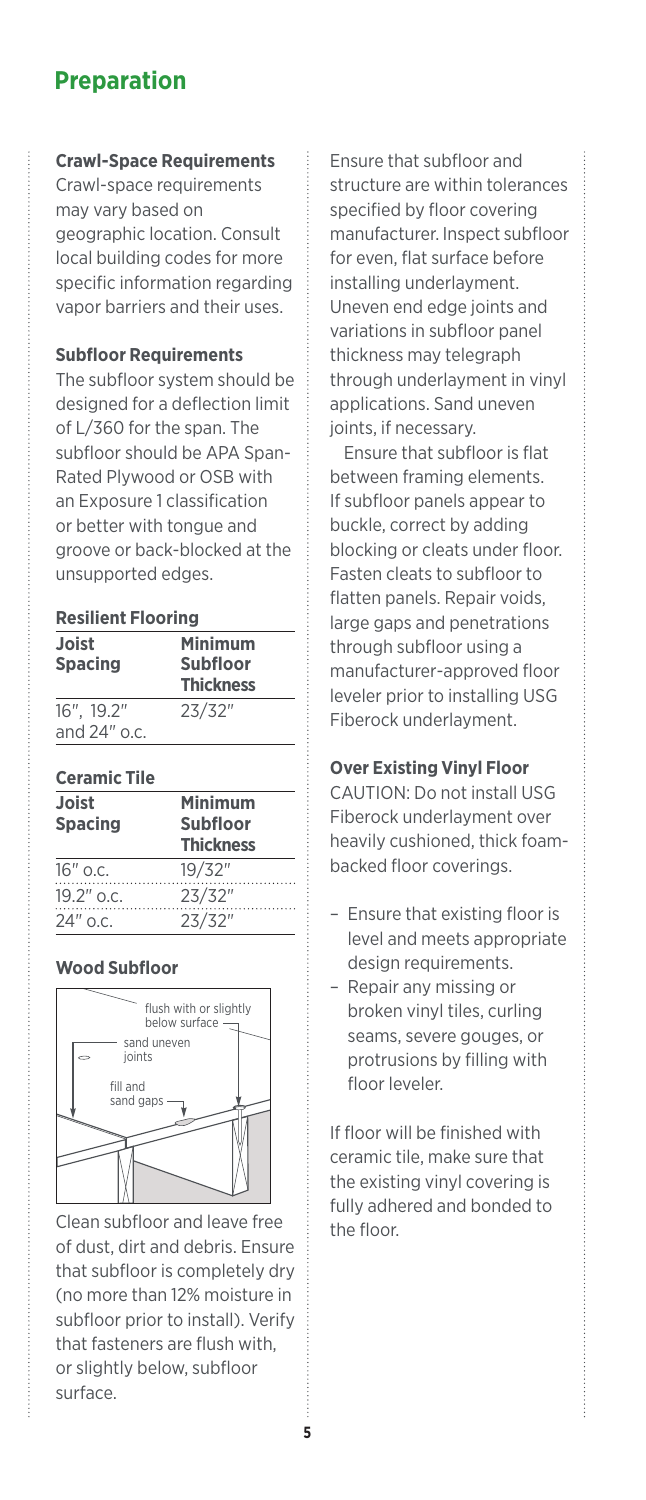## **Cutting and Laying Out Panels**

#### **Cutting Panels**

Maintain temperature and humidity in space approximate to that of normal occupancy prior to, during and after installation. Install underlayment, with fastener marks up. Panels may be cut by scoring and snapping with a utility knife and straight edge, or by sawing, working from the face side. With scoreand-snap method, score panel twice and snap away from cut face, then snap panel in reverse direction to break the back. Where necessary, use a rasp or surform to smooth the cut edges.



#### **Cutouts**

For difficult cuts, combine the score-and-snap method with use of a handsaw or low-RPM power saw. Cut holes for plumbing with a hole saw, keyhole saw or variable-speed jigsaw. A power saw should be used only if equipped with a dust-collection device. Always wear an OSHA-approved dust mask when cutting USG Fiberock panels with a power saw.



For more cutting techniques, consult your USG sales representative.

#### **Panel Layout**

Lay cut edges against the wall— only factory edges should be joined. Begin laying panels at one corner. Maintain 1/4" space between panels and perimeter walls. Stagger joints a minimum of 16" so that four panel corners never meet, and offset end and edge joints of panels a minimum of 12"–16" from subfloor panel joints. Butt panel edges and ends lightly together. =A maximum 1/32" gap is allowed.

Preparation for resilient flooring: Consider critical lighting when determining panel layout. Run continuous panel joints in the direction of the dominant source of natural light, when possible.



Prior to installation of final floor covering, avoid heavy traffic and moving heavy items across panels. If necessary, items such as refrigerators or other appliances with wheels (or on wheeled dollies) may be rolled over underlayment surface; using strips of hard wood or scrap underlayment to bear the wheel traffic is recommended. Allow a minimum of 24 hours after floor covering installation before placing heavy appliances or furniture on floor.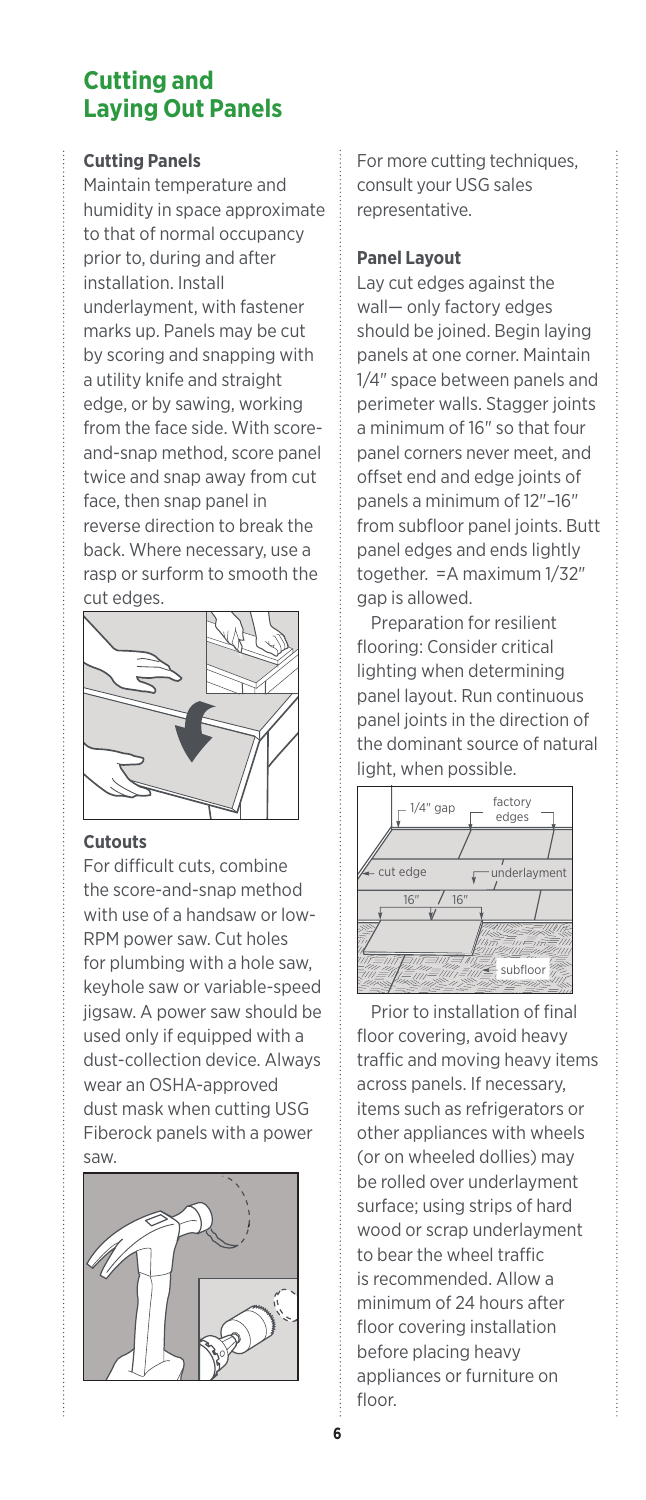# **Floor Application**

#### **Ceramic Tile Underlayment or Tile Backerboard**

**Panel Application** Apply Type 1 organic adhesive with 5/32" v-notched trowel, latex-fortified mortar with 1/4" square-notched trowel. Comb out adhesive or mortar in straight, parallel rows (as shown below) and immediately cover with panel. Adhere panels to subfloor, one panel at a time.



#### **Fastening**

Fasten to subfloor with 1-1/4" USG Durock™ tile backer screws for wood framing (or equivalent) or 1-1/2" hotdipped galvanized ring shank roofing nails spaced 8" o.c. in both directions with perimeter fasteners at least 3/8" and less than 5/8" from ends and edges. Drive nails and screws so that bottoms of heads are flush with panel surface to ensure firm panel contact with subfloor. Do not overdrive fasteners.

#### **Finishing Joints**



Fill joints with latex-fortified mortar or Type 1 organic adhesive and immediately embed USG Durock™ tilebacker tape or equivalent alkaliresistant, fiberglass mesh joint tape.

#### **Ceramic Tile Installation**



Sweep all debris from underlayment, and vacuum carefully to eliminate dust and dirt.

To set tile, apply latexfortified mortar or Type 1 organic adhesive with a notched trowel. Key in mortar or adhesive with flat side of trowel to prime USG Fiberock surface, then comb out adhesive or mortar in straight parallel rows. When combing out adhesive or mortar, hold trowel at an angle to maintain uniform thickness.

**7**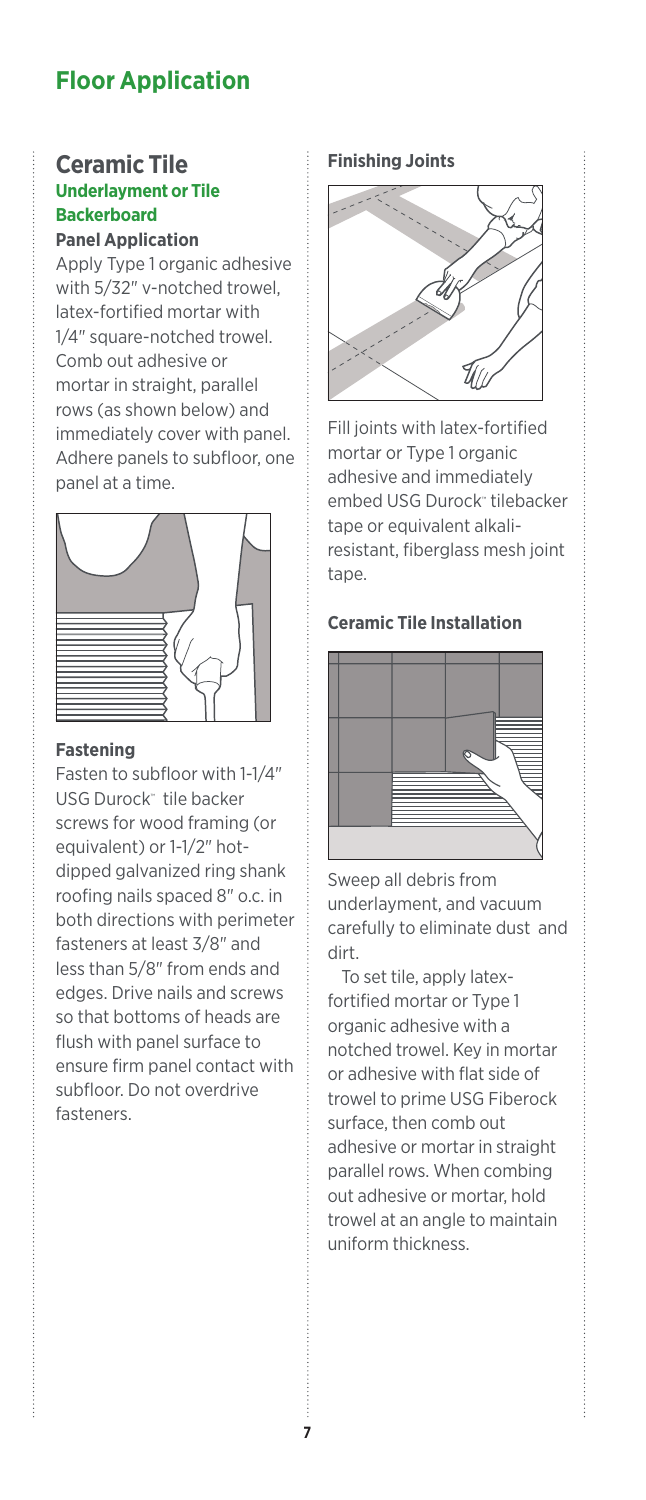### **Floor Application**

Working a small area at a time, set tile with a slight twisting motion and press into place. Avoid adhesive buildup on tile edge and in grout space. Keep tiles aligned so joints are straight and uniform. Use tile spacers if desired.

**Note:** Refer to ANSI A108.4 or A108.5 for complete tile installation instructions. Refer to setting material manufacturer for specific information related to trowel type and size, proper tile type and size, mixing instructions, and set and cure times.

#### **Resilient Flooring Underlayment Selecting Fasteners**

Fasten USG Fiberock underlayment to subfloor with 1/4" crown chisel point staples. Do not use screws or nails.

Fastener length should be approximately equal to combined thickness of underlayment and subfloor. Do not allow fasteners to penetrate through subfloor.

#### **Fastening Panels**

Lay panels flat and press tightly onto subfloor while fastening. Begin fastening where three panels intersect. Affix staples along joints in a zipper pattern at 1" o.c., 1/4" from panel edge. Install staples at 4" o.c. in the field of panels.



Consult your USG sales representative for additional fastening techniques.

When using pneumatic tools, apply sufficient pressure on gun to prevent the tool from bouncing. Set pneumatic tool pressure to drive fasteners flush or slightly below underlayment surface. To prevent fastener heads from telegraphing through resilient floor covering, do not countersink more than 1/16" below surface.

Fasten one panel at a time. Begin at one end and fan out across the floor.

#### **Installing USG Fiberock Panels over Existing Vinyl Floor Coverings**

Do not install underlayment over heavily cushioned, thick foam-backed vinyl. Ensure that existing floor is level, is fully adhered and well bonded, and meets appropriate design requirements. Repair missing or broken tiles, curling seams, severe gouges, protrusions of surface and any other damage with a high-quality floor leveler. Follow floor-covering manufacturer's recommendations for installations over existing floors.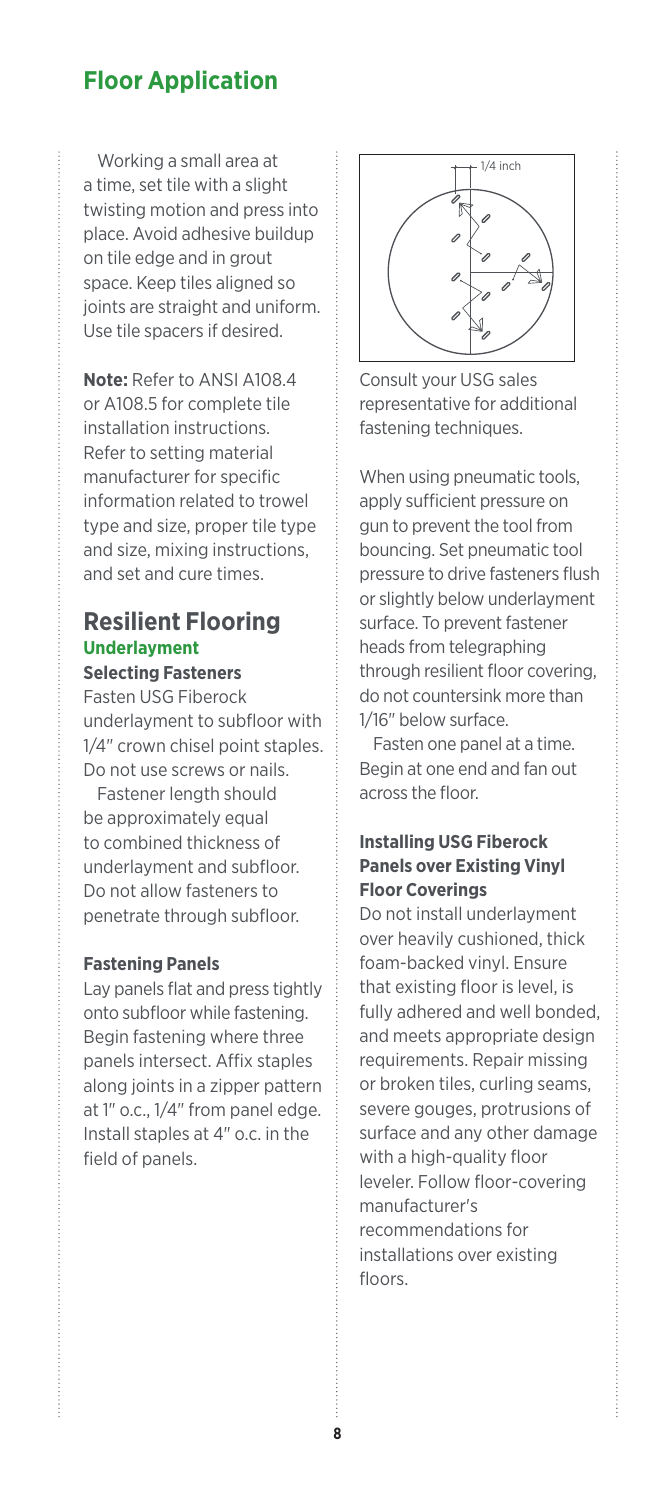#### **Correcting Joint Imperfections**

Use USG Durock™ patching compound or equivalent sparingly to fill wide joints, repair any surface voids and correct joint lippage (panel edge sitting above or below the floor plane). Carefully fill joints wider than 1/32" and any surface imperfections with only enough material to infill void – do not feather. Correct joint lippage by applying patching compound to low side only and feathering to level. Allow compound to dry completely (90 min. minimum), then lightly sand or scrape, taking care not to scuff panel surface; use a flat blade to scrape away any excess material.



Remove all debris from panel surfaces; vacuum carefully to eliminate excess dust and dirt.



#### **Applying Floor Covering**  Refer to floor-covering manufacturer's recommendations for proper procedures. For proper trowel selection, refer to adhesive manufacturer's

recommendation for nonporous substrates. Follow floor-covering and/ or adhesive manufacturer's guidelines for setting times before allowing traffic on the finished floor. Follow floorcovering manufacturer's recommendations for preventive maintenance, cautions and procedures.

#### **Perimeter-Bonded, Felt-Backed Resilient Floor Covering**

Joint patching is not required with this type of floor covering in new construction unless joint spaces or lippage exceed 1/32". Carefully fill joints wider than 1/32" with only enough material to infill void—do not feather. Correct joint lippage by applying patching compound to low side only and feathering to level. Allow compound to dry completely (90 min. minimum), then lightly sand or scrape, taking care not to scuff panel surface. Remove dust, dirt and debris from underlayment surface before application of floor covering.

#### **Wood Flooring Underlayment Mechanically Fastened**

# **Wood Flooring**

Fasteners must be long enough to penetrate through USG Fiberock underlayment and into subfloor. To determine proper fastener length, add thickness of underlayment to length of fastener recommended by the flooring manufacturer. Follow recommendations on pages 6 and 8 for underlayment installation.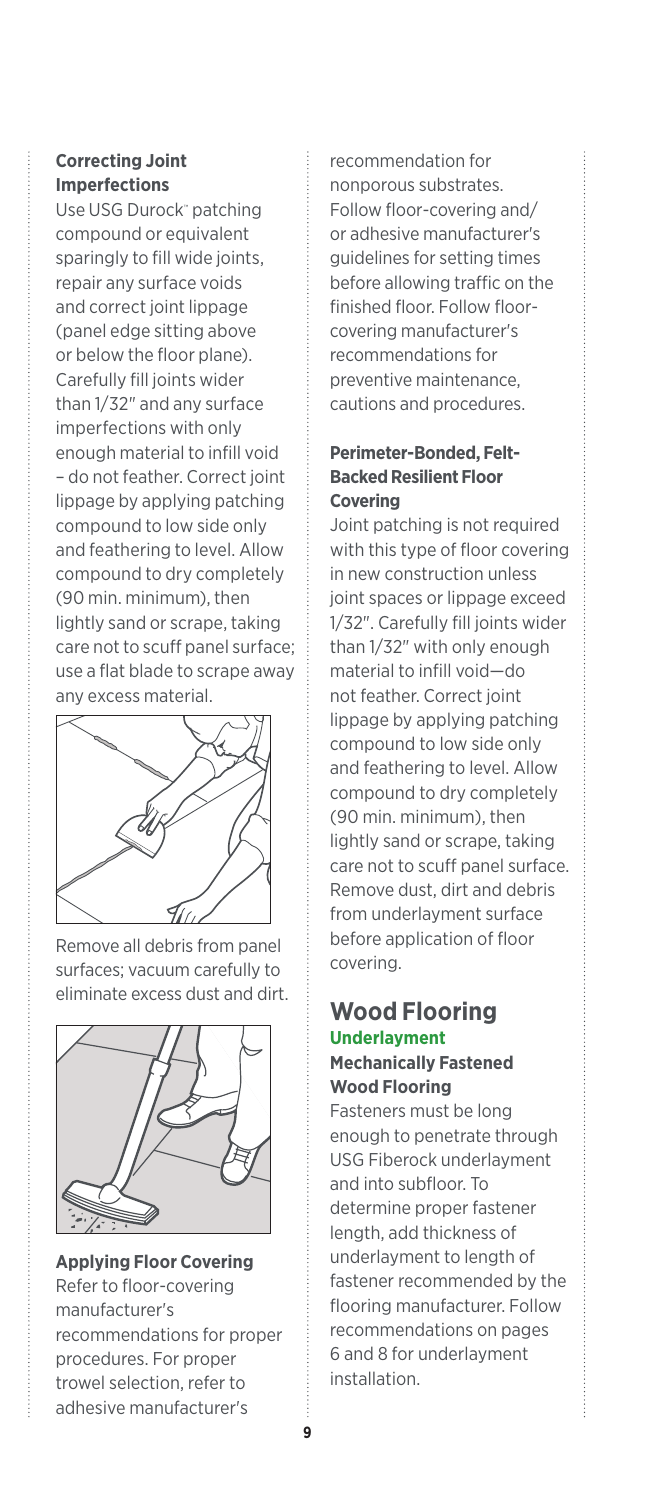### **Wall and Ceiling Application**

#### **Glued-Down Wood Flooring**

Installation of engineered or solid hardwood glued-down flooring must strictly follow manufacturer's instructions. Follow recommendations above for underlayment installation.

#### **Ceramic Tile Tile Backerboard Framing Requirements**

Steel or wood wall framing shall be structurally sound and in compliance with local building code requirements. Damaged and excessively bowed studs shall be replaced before installation of tile backerboard panels.

 Space wood or steel framing 16" o.c., maximum. Framing shall be designed to meet L/360 deflection for tile.

#### **Fastening**

Space fasteners 8" o.c. for walls, 6" o.c. for ceilings. Fit ends and edges of panels closely, but not forced together.

- Wood framing: 1-1/2" hot-dipped galvanized ring shank roofing nails or 1-1/4" USG Durock® screws for wood framing or equivalent.
- Steel framing: 1-1/4" USG Durock™ screws for steel framing or equivalent.
- Joining: Fill joints with latex-fortified mortar or Type 1 organic adhesive and immediately embed USG Durock<sup>™</sup> tape or equivalent alkali-resistant, fiberglass mesh joint tape.

#### **Shim**

Place a 1/4" spacer strip or shim around lip of bathtub or shower pan to hold bottom edge of panel off the fixture.

#### **Joint Finishing**

In areas that will be tiled, finish joints with USG Durock™ tile backer tape and latex-fortified mortar or Type I mastic. In areas that will be painted: For taping, use USG Sheetrock Brand joint tape with USG Sheetrock Durabond settingtype joint compound. For finishing, use USG Sheetrock all purpose joint compound. Do not use Plus 3<sup>'</sup> lightweight all purpose or Midweight<sup>™</sup> joint compounds on USG Fiberock panels.

#### **Planning Your Tile Installation**

Where tile will not cover entire wall surface, such as above the tub and shower surrounds, determine where you want the tile to end and draw a level line at this height. Be sure to allow for height of tile cap, if applicable.

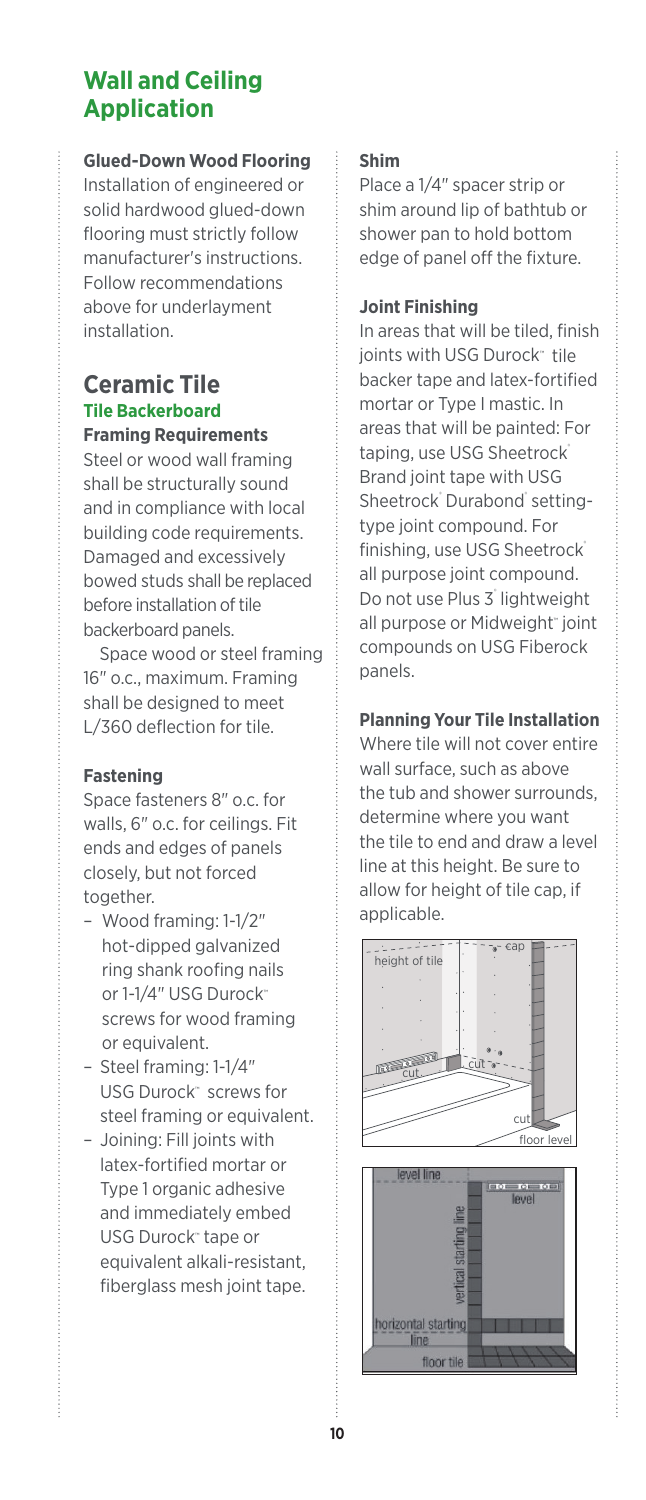Determine whether floor is level by measuring distance to desired tile height on both sides of area to be tiled. If there is a difference (i.e., the floor is lower on one side), lay one vertical row of tile from desired tile height to low point of floor. Affix tiles with tilesetting materials. Use this first row as a guide to keep tiles and grout lines level and even throughout installation.

 If new flooring will be installed, allow for thickness of new flooring where the wall meets the floor.

#### **Installing Ceramic Tile**



Always follow current ANSI specifications and TCNA guidelines for installing tile.

Apply tile-setting material to tile backerboard with notched trowel; key in mortar or adhesive with smooth side of trowel to prime USG Fiberock surface first, then comb out mortar or adhesive in straight parallel rows, hold trowel at min. 45º angle to maintain uniform thickness.

 Working a small area at a time, set tile with a slight twisting motion and press into place. Keep tiles aligned so joints are straight and uniform. Use tile spacers if desired. If excess adhesive squeezes from under tile, remove before it dries.

#### **Countertop Application**

Cover plywood base with USG Durock™ tile membrane, 15 lb. felt or 4 mil polyethylene and attach with 1/4" galvanized staple.



#### Position

Fit ends and edges of panels closely, but not forced together. Stagger panel joints from plywood base joints.

#### Fasten

Space fasteners 8" o.c. around the perimeter and in the field of the board.

#### Joining

Fill joints with latex-fortified mortar or Type 1 organic adhesive and immediately embed alkali-resistant, fiberglass mesh joint tape.



Finish Install tile.

NOTE: Because cement board fasteners may protrude through the plywood base when 1/4" cement board is used, 1/2" or 5/8" cement board is preferred in this application.